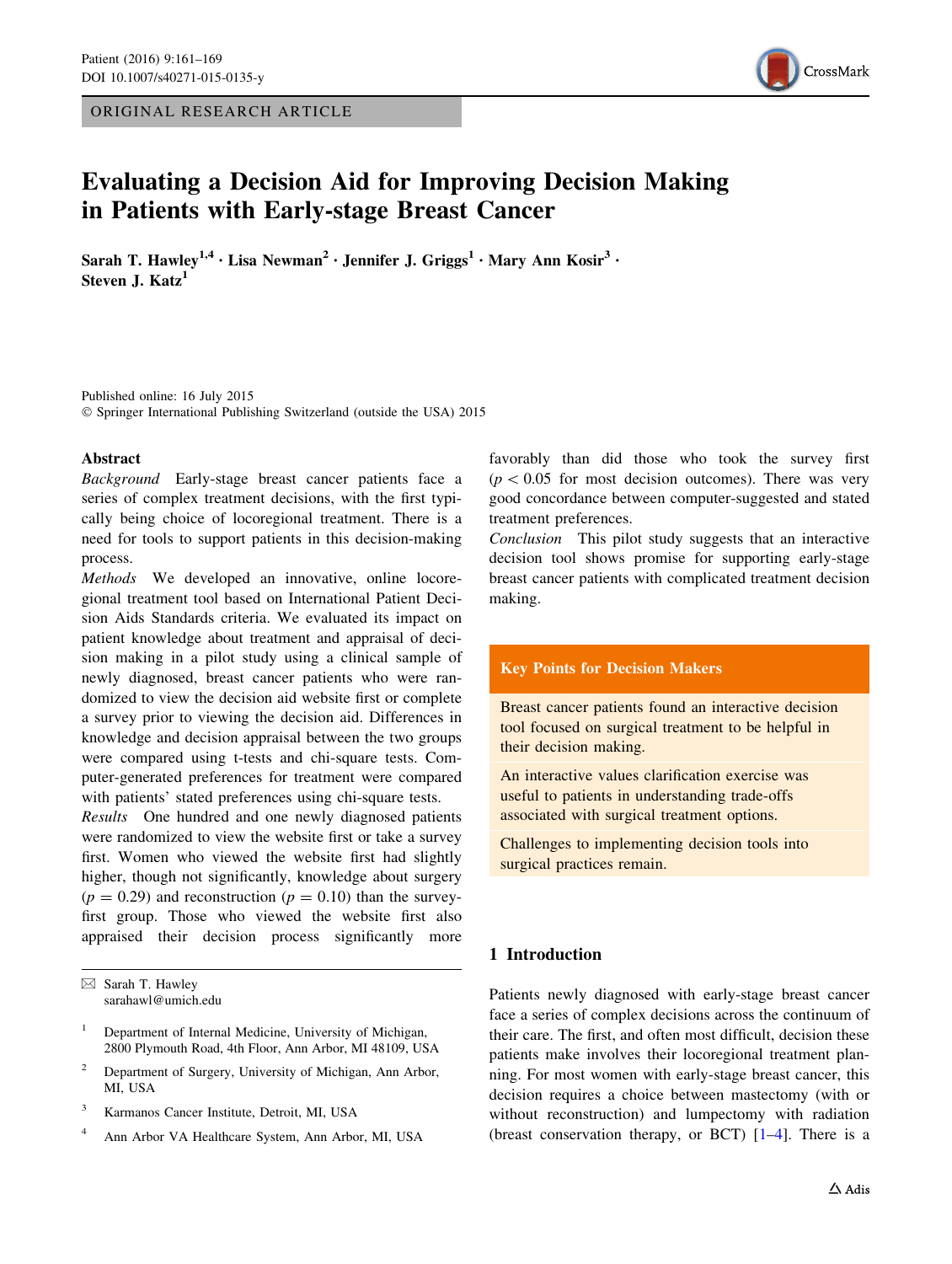strong professional consensus that most women with earlystage breast cancer are candidates for BCT  $[5, 6]$  $[5, 6]$  $[5, 6]$ , and many surgeons endorse BCT in these patients [\[7](#page-7-0), [8\]](#page-7-0). However, a substantial, though still a minority, number of women choose mastectomy based on factors that are prioritized by patients, such as fear of recurrence or avoiding radiation  $[9-11]$ . In addition, data show that rates of mastectomy (including contralateral prophylactic mastectomy) are on the rise  $[12-15]$ .

This trend has raised concerns that patients are not adequately informed about treatment choices [\[16–18](#page-7-0)]. Research suggests that these decisions may not meet the criteria of a high-quality decision, defined as one that is informed and consistent with the decision maker's underlying values [[19\]](#page-7-0). While patients do make choices based on factors important to them, it remains unclear if these choices are truly based on an accurate understanding of the treatment risks and benefits. Though some research shows that women who choose mastectomy are well informed [\[11](#page-7-0)], other studies have found a strikingly low level of knowledge about surgical treatment risks and benefits, even among patients who were recently treated [[16,](#page-7-0) [17,](#page-7-0) [20](#page-7-0)]. Further, many women do not receive their preferred amount of information in the decision-making process [[22\]](#page-7-0) or believe that their preferences are incorporated into treatment decision making [\[23](#page-7-0)[–26\]](#page-8-0). This complex interplay between knowledge and patient values underscores the importance of decision tools for helping women with both components of a high-quality decision.

Decision aids focusing on surgical treatment for breast cancer patients have been developed and evaluated, including a decision board  $[27]$  $[27]$ , an audiobooklet  $[28]$  $[28]$ , an interactive CD-ROM [[29\]](#page-8-0), and tailored websites [\[11](#page-7-0), [30](#page-8-0)]. While these aids were associated with improvements in knowledge about surgical treatment options, their impact on treatment choice was mixed. Other decision aids focused on early-stage breast cancer treatment have been developed but to date not evaluated for impact on decision appraisal or treatment use [[31\]](#page-8-0). A recent observational study found that an online breast cancer treatment decision aid (i.e., BresDEX) was associated with greater readiness to make a decision about surgery, though not with surgery type [\[32](#page-8-0)]. Despite the recommendation of the International Patient Decision Aids Standards (IPDAS) committee that decision aids should include preference clarification exercises [\[33](#page-8-0)], few breast cancer treatment decision aids have done so, and none has provided women with feedback with which to make their decisions. Furthermore, although research has shown that women should be made aware of the option of breast reconstruction prior to the initial surgical treatment decision [[34](#page-8-0)], existing decision aids either do not describe reconstruction options or address it in a limited way.

We therefore conducted a pilot study to develop and evaluate a web-based decision aid focused on locoregional breast cancer treatment that is unique from existing breast cancer patient information or decision aids in three ways: (1) provision of comprehensible information about treatment risks and benefits, (2) an interactive values clarification exercise with feedback, and (3) guidance for communicating with clinicians. We sought to determine whether this tool could improve the quality of local treatment decisions (by improving knowledge about treatment and appraisal of the decision process) through a randomized study among newly diagnosed early-stage breast cancer patients at two cancer centers. We hypothesized that patients who were randomized to view the website first (''intervention'') would have higher knowledge scores and more decision satisfaction than patients who were randomized to complete a survey prior to viewing the website (''control'').

This study was approved by the Institutional Review Board of the University of Michigan and Karmanos Cancer Institute.

# 2 Methods

#### 2.1 Development of the Decision Aid

We worked with the National Cancer Institute-funded Center of Excellence in Cancer Communication Research at our institution to develop our decision aid, following the criteria outlined by IPDAS [\[35](#page-8-0)]. A key feature of our tool, as recommended by IPDAS [[33\]](#page-8-0), was the inclusion of an interactive values clarification exercise. To accomplish this, we used conjoint analysis (CA) to assess patients' preferences for treatment attributes and provide them with feedback in real time. CA has been used in marketing and mathematical psychology research to assess preferences for products, and is recommended when consumers have to trade off certain product attributes for others (i.e., size for cost) [[36–38\]](#page-8-0). It has been increasingly used to assess preferences for medical treatments [\[39–41](#page-8-0)].

CA-based preference elicitation exercise: From the literature, a potential set of three attributes related to women's choices for mastectomy (with or without reconstruction) or lumpectomy with radiation was initially generated (risk of the cancer coming back, likelihood of needing radiation therapy, whether or not the natural breast is retained) [\[17](#page-7-0), [18,](#page-7-0) [21,](#page-7-0) [42](#page-8-0)]. We then conducted interviews with five surgeons and four oncologists to further develop a potential attribute list (these interviews also provided content for the locoregional and chemotherapy sections of the decision aid). These interviews generated an additional six attributes that physicians felt might be considered by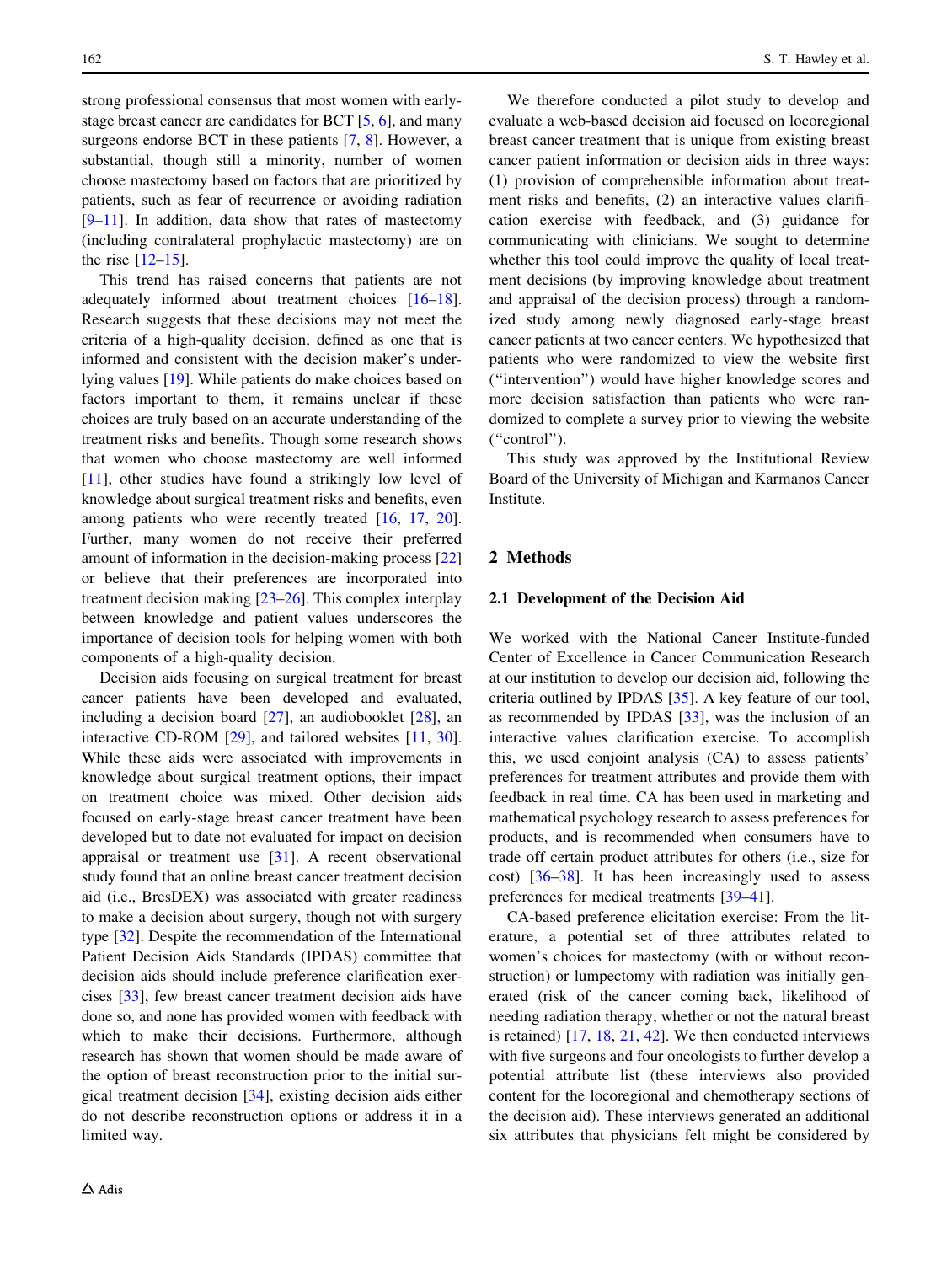patients in their treatment decisions [cosmesis/how the breast(s) looks after surgery, recovery time, need for a second surgery, sensation following surgery, whether or not implants were needed]. These nine attributes were then shared with 10 breast cancer survivors who had received different treatments for their cancer, with the goal of narrowing the attribute set to four to six attributes, each with two to three levels, to ensure that the final exercise could be completed by the target population. Each survivor was asked to rate and rank the attributes. Among the 10 survivors interviewed, all ranked the same four among their five "most important." Interviewers described each of the nine attributes with a set of ''levels'' and survivors provided feedback regarding how to phrase the levels in a way that they thought newly diagnosed patients would understand. From these interviews, the top attributes and associated levels were determined.

This process resulted in a set of four key treatment attributes, each having two levels (descriptors of each attribute): (1) risk of the cancer coming back (5  $\%$  risk of the cancer coming back in 10 years, 8 % chance of the cancer coming back in 10 years), (2) likelihood of needing radiation therapy [very high chance (close to 100 %), low chance  $(8-10\%)$ , which is the case for some women who receive mastectomy], (3) whether or not one's natural breast is retained (yes, no), and (4) how the breast looks after surgery [very good chance breasts will look similar, no chance breasts will look similar]. For the final exercise, patients were presented with 16 scenarios in the tool based on combinations of these attributes and levels. An example of a screen shot for one scenario is provided in Table 1. Using responses from each patient, a ''best fit'' treatment was determined and provided to the patient as feedback

using the following language, ''Based on the responses you just gave, the treatment that seems to be the best fit for you is (mastectomy, mastectomy with reconstruction, lumpectomy with radiation)''.

Informational components: A primary purpose of the decision aid was to educate women about their disease and treatment options. Information content of our decision tool was developed based on existing information given to newly diagnosed patients at each site, with input from the same five surgeons, and four medical oncologists as for the attribute development. We also obtained content feedback from two radiation oncologists and two plastic surgeons. The following sections were offered: (1) about breast cancer, (2) treatment options for breast cancer (including information on initial surgical treatment, radiation treatment, reconstruction, genetic testing, and systemic treatment), (3) talking to your doctors (including questions and tips for making sure patients obtained their desired amount of involvement in the decision), and (4) your preferences (the CA-based exercise). The content was reviewed by our National Cancer Institute Center of Excellence in Cancer Communication and revised where needed to ensure an eighth grade or below reading level.

# 2.2 Pre-test

We conducted a pre-test of both the overall content of the decision tool, and of the values clarification exercise specifically with separate groups of breast cancer survivors. Upon completion of an initial version of the content of the website, five breast cancer survivors reviewed it in the presence of a research associate and provided feedback on the comprehensiveness of the content and on the flow of

Table 1 Example of one screenshot of interactive values clarification exercise using conjoint analysis

| Treatment option 1                   |                | Treatment option 2                    |  |  |
|--------------------------------------|----------------|---------------------------------------|--|--|
| Treatment option 1 is a procedure    |                | Treatment option 2 is a               |  |  |
| with these qualities:                |                | procedure with these qualities:       |  |  |
|                                      |                |                                       |  |  |
| Do not retain natural breast         |                | Retain your natural breast            |  |  |
| Low likelihood $(8-10\%)$ of needing |                | 100 % likelihood of needing radiation |  |  |
| radiation (or having it              |                | (or having it recommended)            |  |  |
| recommended) following surgery       |                | following surgery                     |  |  |
|                                      |                |                                       |  |  |
|                                      |                |                                       |  |  |
| I strongly prefer option 1           | <b>Neutral</b> | I strongly prefer option 2            |  |  |
|                                      |                |                                       |  |  |
|                                      |                |                                       |  |  |
|                                      |                |                                       |  |  |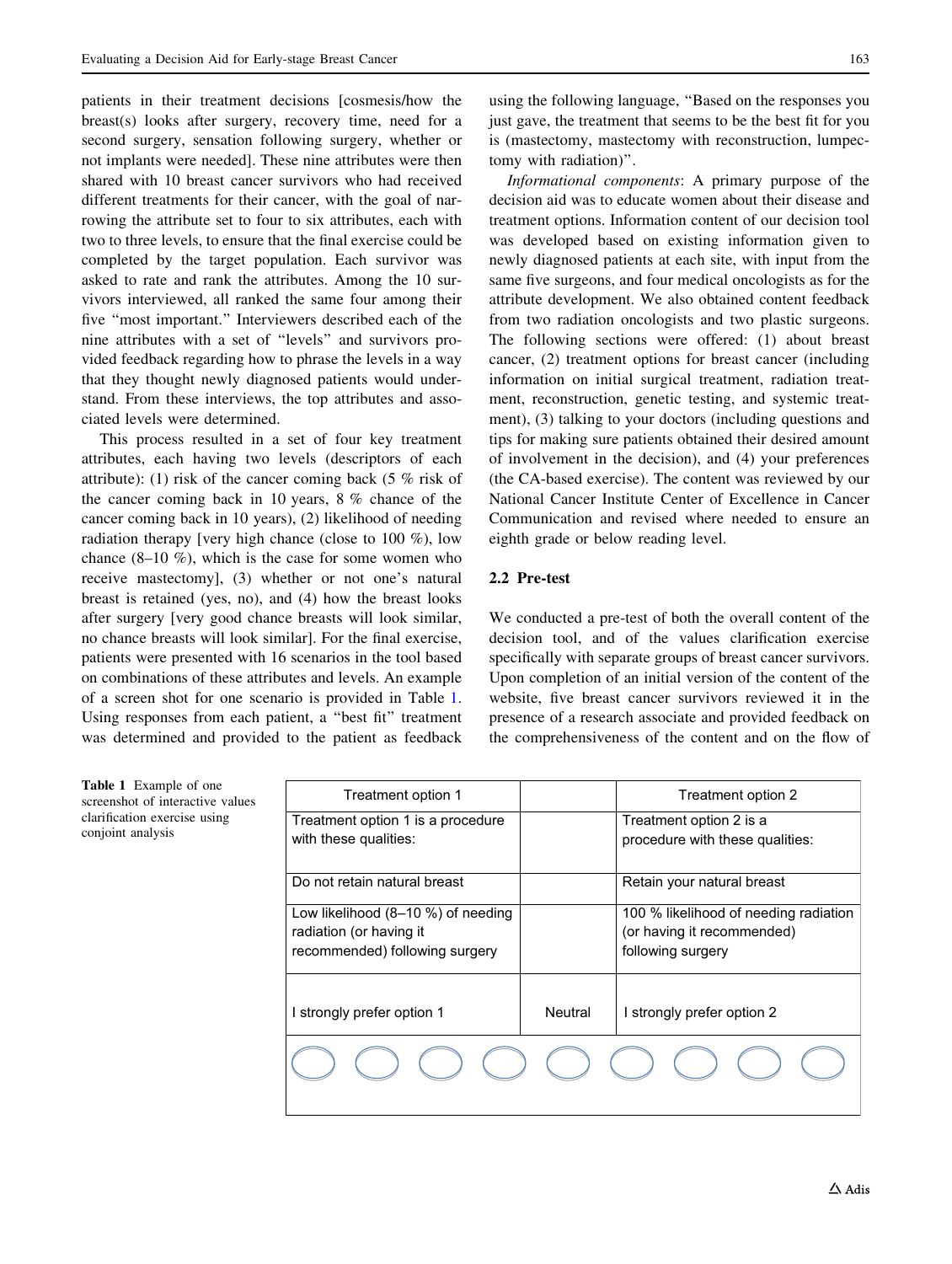the information. Based on this feedback, the content was then revised, including simplifying the language, adding some images to enhance the content, and providing a printable comparison table of treatment options for patients.

To specifically determine whether the CA-based approach for values clarification was more difficult than a more simple approach [\[45](#page-8-0)], we conducted a separate pretest comparing our method to a rating/ranking method. Eleven breast cancer survivors who had completed treatment (different from those who reviewed the content) were randomized to complete the conjoint exercise or a rating/ ranking task first, and the other method afterward. They were interviewed to determine which method they preferred and why. Of the 11 participants, 10 preferred the conjoint method because they thought it was more useful in helping them think through the factors important in their decision. Although six thought the conjoint method was more difficult, all still felt it was better in helping with decision making. We therefore decided to retain the conjoint method for preference elicitation in our decision aid.

## 2.3 Measures

There were two primary outcomes for the evaluation, both components of a high-quality decision: (1) knowledge about initial surgical treatment and knowledge about breast reconstruction, and (2) participant appraisal of the decision process, including her perceived concordance between the treatment received (or leaning towards) and her values and her overall satisfaction with decision making. The surgical knowledge measure included three true/false questions asking about the risk and benefits of mastectomy vs. BCT. A score of 3 indicated perfect surgical treatment knowledge and a score of 0 indicated no knowledge. Reconstruction knowledge included two true/false questions (range 0–2). We evaluated patient appraisal of the decision process through two measures; decision satisfaction and perceived values concordance. Perceived values concordance was assessed by asking, ''The surgical treatment decision matches my values'' (strongly agree to strongly disagree). We assessed decision satisfaction using an adapted version of the decision satisfaction scale [[46\]](#page-8-0).

## 2.4 Preparation for Evaluation

To prepare for the clinic-based evaluation, we conducted three meetings with the breast cancer clinicians and/or their clinical teams (nurses, nurse practitioners, physician assistants, and administrators) of the first study site to ensure that the study, as well as any follow-up dissemination efforts, would fit within the clinical workflow. These meetings informed the approach used to recruit newly diagnosed patients to the study, as outlined below. All clinicians and staff strongly endorsed the decision tool, and agreed that newly diagnosed patients would benefit from being offered the opportunity to view it prior to making their final treatment decision. In fact, because of the support for the decision tool, we developed a modified randomized controlled trial where patients were randomized to view the website first (''intervention''), or to take a survey prior to viewing the website (''control''), as this allowed all eligible patients a chance to view the website. We were further advised that because of the overwhelming amount of information patients received prior to their appointment, the tool should be offered to patients at the time of their surgical consult.

## 2.5 Evaluation of the Decision Aid

Participants were eligible if they were newly diagnosed with early-stage breast cancer (stage 0, I, or II), aged 25–80 years, and receiving care at either cancer center from 11/2009 through 2/2011, who had not yet made their locoregional treatment decision. Because stage was not always known at the time of recruitment, patients were eligible for the study if the surgeon determined that they were making a choice between mastectomy and BCT. Patients with cancer recurrence, metastatic disease, receiving neoadjuvant chemotherapy, or otherwise unable to make a choice between mastectomy and BCT (i.e., being recommended one of the procedures by their surgeon) were not eligible.

As noted above, the recruitment and enrollment process was informed by the clinical staff and adapted to the workflow. Potential participants were identified by the administrative staff or the surgeon at each site. Upon arrival, potentially eligible patients were directed to the study coordinator who was based in the clinic. The coordinator briefly described the study to them as ''a website that is designed to help women with breast cancer make treatment decisions'' and was designed for those who had not yet made a locoregional treatment decision. Participants were told they would complete a short survey before or after being given the log-in information. Those interested and willing completed informed consent and were randomized in the clinic to complete the survey or given the log-in information with a survey to mail back after viewing the website. Randomization was done simply by assigning every other consented patient to website first or survey first, and coordinators were not blinded to the condition. The website could be viewed in the clinic or from their home. Participants randomized to complete the survey first ("control") were given log-in information after the survey was returned to the coordinator. Patients then proceeded to meet with their surgeon and other breast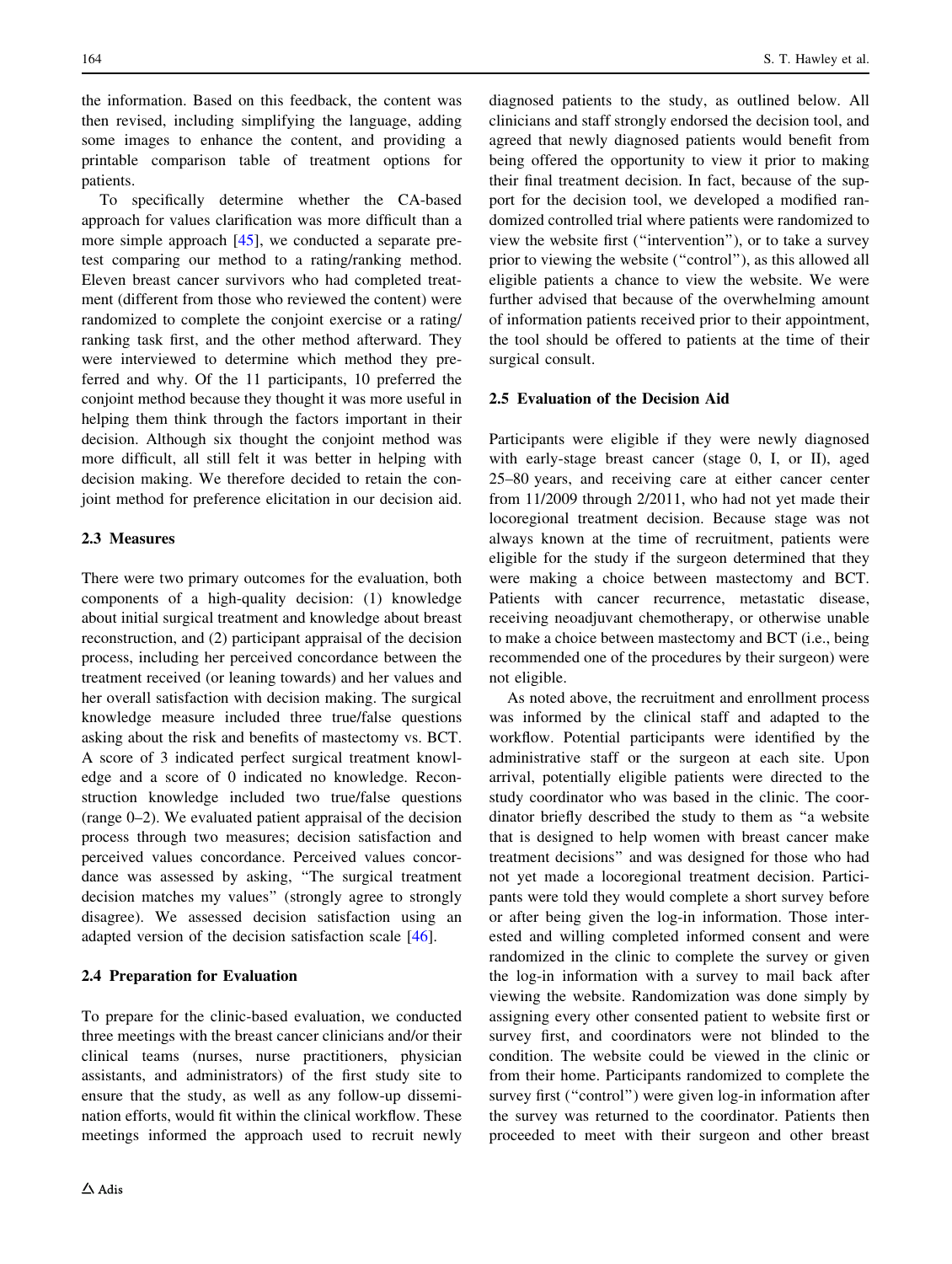clinicians as needed. All subjects were given a US\$50 gift card to a local retail store.

Surveys were identified with a study ID and a ''W'' for website first and "S" for survey first on the covering page. Completed de-identified surveys were entered into Microsoft access by the study team, and then transferred into STATA 11.0 for analysis [\[47](#page-8-0)].

# 2.6 Analysis

We first described the sample of patients who enrolled into the study, as well as the distribution of responses to the knowledge, values concordance, and decision satisfaction measures. To test our hypothesis that patients who viewed the website first would have higher knowledge scores and more decision satisfaction than patients who completed the survey first, we compared the responses of patients who viewed the website prior to taking the survey (''intervention'') with those who completed the survey prior to viewing the website (''control''). We compared mean scores for women in each group using t tests.

We then conducted exploratory analyses of the results of the preference elicitation exercise among those who chose to view that portion of the website (89 %). First, we tabulated the most important attributes across the sample. We then conducted comparisons between the treatment generated by the computer program to the treatment that the patient received or was leaning towards using Chi-square tests. We did these comparisons overall and for individual patients.

#### 3 Results

#### 3.1 Study Sample

A total of 110 patients were recruited (86 from study site A and 24 from study site B). Because of the recruitment method that required interested patients to approach the study team, we cannot accurately determine the participation rate for this study among all potentially eligible patients. However, we were able to estimate from data on numbers of new potentially eligible patients at each site, that approximately 50 % of them approached the study team at each site. Of those who approached the study team (total  $n = 137$ ), 80.2 % consented to be in the study, which resulted in the *n* of 110. The majority ( $n = 105, 95\%$ ) viewed the website from home. Complete data including both log-in and survey data was obtained from 101 patients, and was relatively equally divided between website first ( $n = 51$ ) and survey first ( $n = 50$ ) groups. Of these, the mean age was 53 years (range 30–80 years). Eighty-six percent were white and 14 % were black. Two-

thirds (66 %) had educational attainment of some college or more.

## 3.2 Knowledge

We found that overall surgical knowledge was moderate (mean  $= 3.0$ , range  $(0-4)$ ), and that overall reconstruction knowledge was low (mean  $= 1.4$ , range 0–3). Although not statistically significant, patients who viewed the website first had slightly higher scores on both surgery and reconstruction knowledge; 3.1 vs. 2.9 for surgical knowledge ( $p = 0.29$ ) and 1.6 vs. 1.2 for reconstruction knowledge ( $p = 0.10$ ) (Table [2\)](#page-5-0).

#### 3.3 Appraisal of Decision Making

Patients who viewed the website first scored more favorably on all decision satisfaction items than did women who took the survey first. Website-first patients were more likely to disagree that they felt the treatment decision was hard to make and that they were unsure what decision to make compared with survey-first patients, although not all differences were statistically significant. They more often agreed that they understood the risk and benefits associated with different surgical options, that they were aware of their choices, and that they were satisfied with their treatment (Table [2\)](#page-5-0). In addition, patients viewing the website first significantly more often agreed that ''the treatment decision matches my values" (1.61 vs. 1.85,  $p < 0.05$ ) (Table [2\)](#page-5-0).

# 3.4 Concordance Between Computer-suggested and Stated Treatment Preferences

Overall, among the subsample who engaged with the interactive exercise ( $n = 92$ ), the most important attributes across all participants were: (1) avoiding cancer coming back, (2) avoiding radiation, and (3) retaining one's natural breast. There was good concordance between the treatment that the computer suggested (based on patient input), and the treatment that the patient indicated she actually received or was planning to receive. The computer suggested lumpectomy with radiation in 45 % of patients who completed the exercise and 47 % of patients reported receiving or planning to have this treatment. The computer suggested mastectomy with reconstruction for 49 % of patients. While 37 % of patients indicated they had received or were leaning towards mastectomy with reconstruction, an additional 8 % reported ''considering reconstruction'', raising the total to 45 %. Finally, the computer suggested mastectomy without reconstruction in 6 % of women, while 8 % reported getting or leaning towards this option (Table [3\)](#page-5-0). When we compared computer-suggested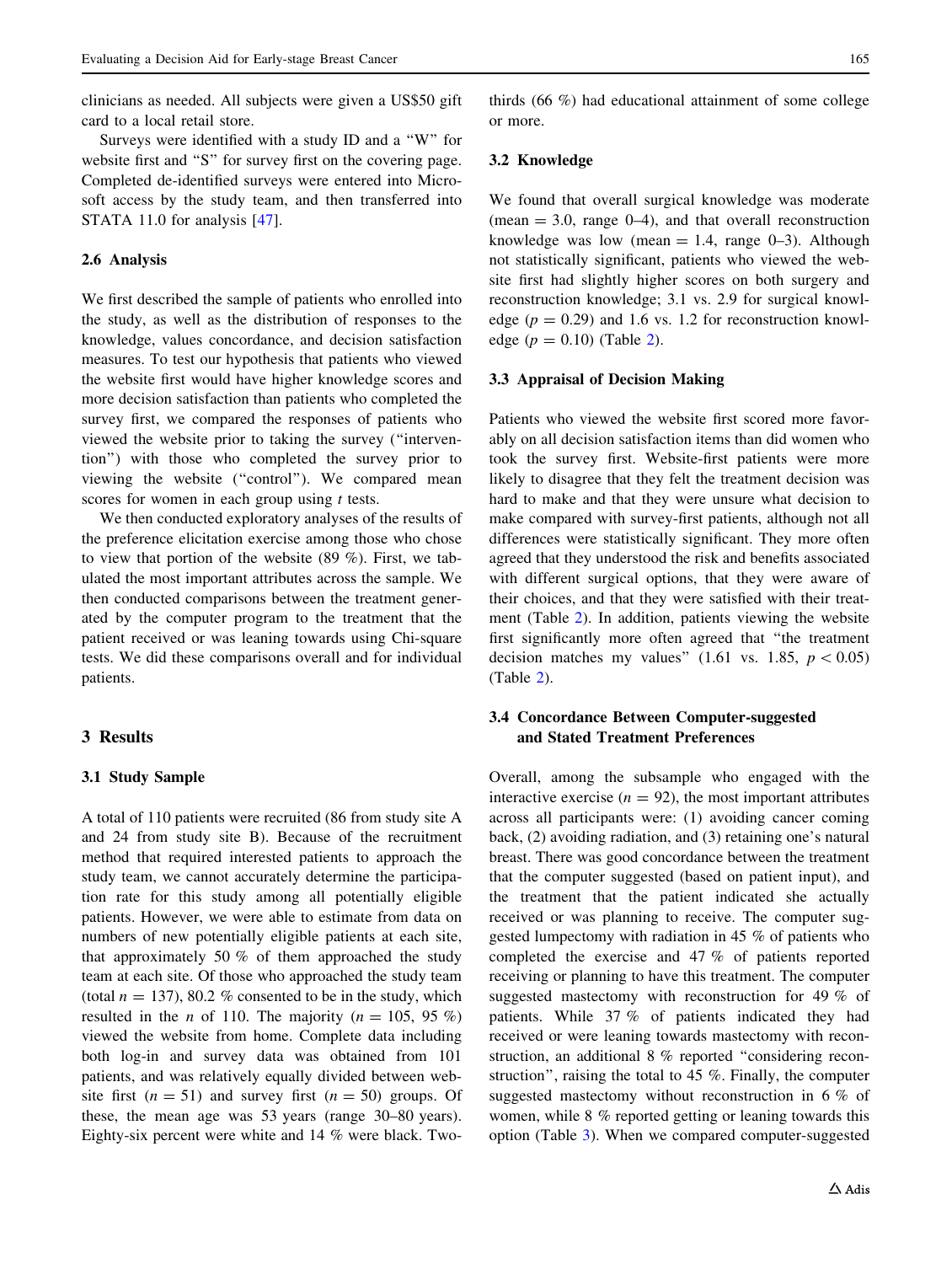<span id="page-5-0"></span>Table 2 Treatment knowledge and appraisal of decision making among study participants ( $n = 101$ )

|                                                                                             | Website first<br>$(n = 51)^{a}$ | Survey first<br>$(n = 50)^{b}$ |  |
|---------------------------------------------------------------------------------------------|---------------------------------|--------------------------------|--|
| Treatment knowledge                                                                         |                                 |                                |  |
| Surgical knowledge (range 0–4)                                                              | 3.1                             | 2.9                            |  |
| Reconstruction knowledge (range $0-3$ )                                                     | 1.6                             | $1.2*$                         |  |
| Decision appraisal (5-point scale from 1: strongly agree to 5: strongly disagree)           |                                 |                                |  |
| I know the benefits of mastectomy                                                           | 1.3                             | $1.7*$                         |  |
| I know the risks of mastectomy                                                              | 1.6                             | $2.0*$                         |  |
| I know the benefits of lumpectomy with radiation                                            | 1.6                             | 1.8                            |  |
| I know the risks of lumpectomy with radiation                                               | 1.6                             | $2.1*$                         |  |
| I'm aware of the choices I have for treatment                                               | 1.6                             | 1.8                            |  |
| It's clear what choice is best for me                                                       | 2.0                             | $2.3*$                         |  |
| I feel I've made an informed choice                                                         | 1.4                             | $1.7**$                        |  |
| I am satisfied with my treatment decision                                                   | 1.4                             | $1.8*$                         |  |
| Perceived values concordance (5-point scale from 1: strongly agree to 5: strongly disagree) |                                 |                                |  |
| The surgical treatment decision matches my values                                           | 1.6                             | $1.9*$                         |  |

 $* p < 1.0, ** p < 0.05$ 

<sup>a</sup> Participants viewed the decision tool website prior to completing the survey

<sup>b</sup> Participants completed the survey prior to viewing the decision tool website

Table 3 Concordance between computer-suggested preferences and preferences stated by participants ( $n = 92$ )

| Concordance between computer-suggested and stated treatment preferences $(n = 92)^{a}$ |                               |                |  |  |
|----------------------------------------------------------------------------------------|-------------------------------|----------------|--|--|
| Treatment                                                                              | Computer-<br>suggested $(\%)$ | Stated $(\% )$ |  |  |
| Lumpectomy with radiation                                                              | 45                            | 47             |  |  |
| Mastectomy with reconstruction                                                         | 49                            | 37             |  |  |
| Mastectomy considering reconstruction <sup>b</sup>                                     | NA.                           | 8              |  |  |
| Mastectomy without reconstruction                                                      | 6                             | 8              |  |  |

NA not applicable

<sup>a</sup> Overall, for 96 % ( $n = 88$ ) of patients, there was concordance between computer-suggested and stated preferences, including a stated preference for ''mastectomy considering reconstruction'' to be concordant with a computer-suggested preference for ''mastectomy with reconstruction''

<sup>b</sup> The computer was not able to make a suggestion to "consider reconstruction"; however, participants were given this option when entering their stated preference

with stated preferences at the individual patient levels, we found concordance for 96 % ( $n = 88$ ) of patients, if we considered ''mastectomy considering reconstruction'' to be concordant with mastectomy with reconstruction.

# 3.5 Participant Reactions to the Website

In addition to the quantitative results, just under a quarter (23 %) of participants provided written comments in the survey. These comments were overwhelmingly positive. For example,

- ''Very thorough … this was my first time in a hospital/ decision making situation and this was so helpful''.
- ''I can't begin to convey the thanks for having the information your website provided and the ease of the format and way it was set up''.

# 4 Discussion

We developed an interactive, web-based, breast cancer treatment decision tool intended to help newly diagnosed patients with their locoregional treatment decision and evaluated its impact on decision making through a pilot study. The results suggest that our decision tool holds promise for improving the quality of decisions for earlystage breast cancer patients, by potentially raising their knowledge about treatments and improving appraisal of the process of decision making.

Prior studies of breast cancer treatment decision making have found that surgical treatment decisions are often made without sufficient knowledge, and may be made prematurely [\[12](#page-7-0), [20–22](#page-7-0)]. Patients have reported making decisions for more extensive treatment, such as mastectomy or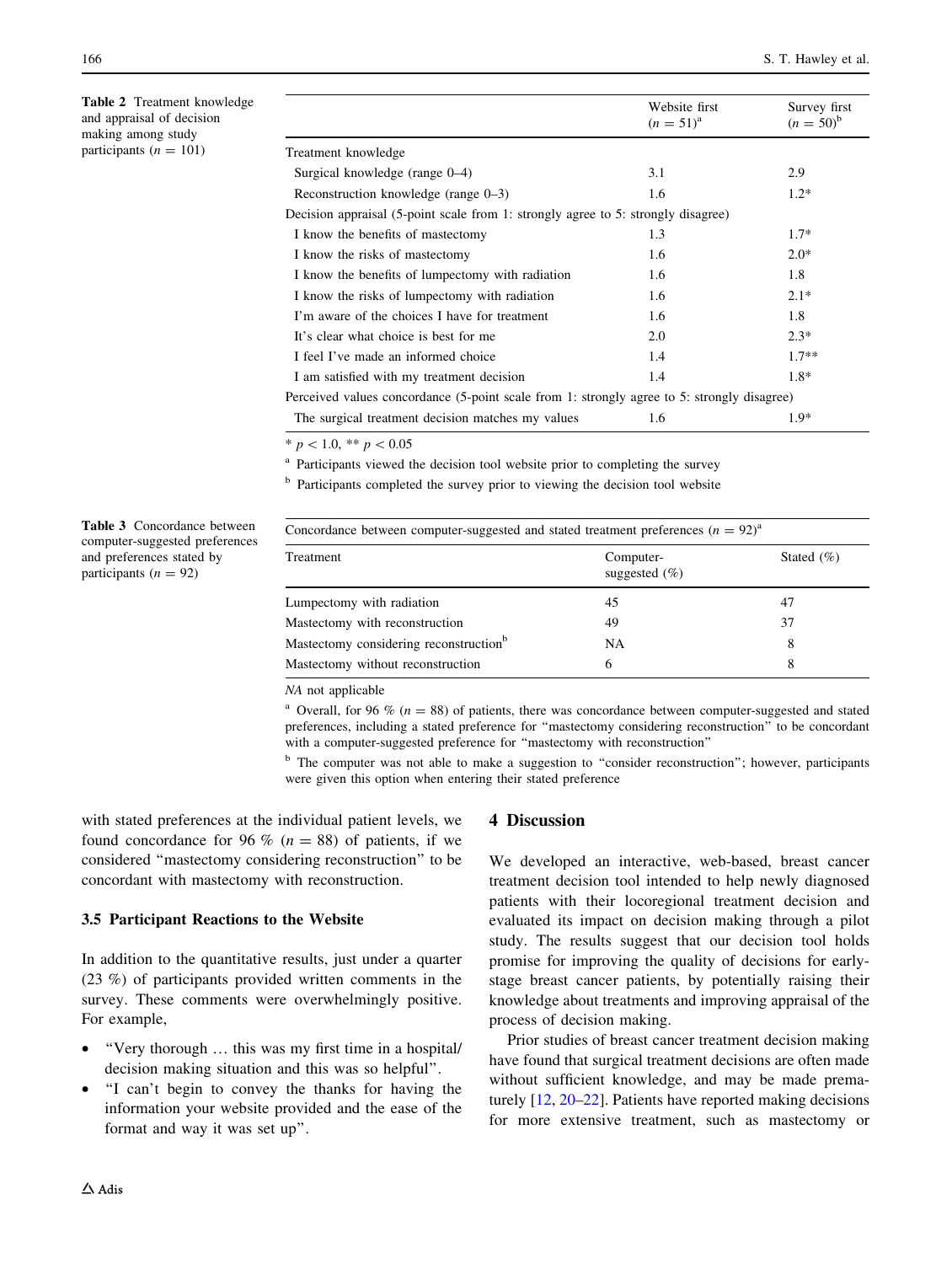double mastectomy, for ''peace of mind'' [[42–44\]](#page-8-0). Yet whether these decisions are based on accurate understanding of treatment risks and benefits is unclear. The need to improve decision quality, by improving both knowledge and concordance between the patient's underlying values and the treatment received, has been highlighted [[19\]](#page-7-0). Few existing, breast cancer treatment decision aids have included an interactive values clarification exercise, and none has done so and provided patients with feedback in real time. A key innovative component of our web-based tool was the inclusion of such an exercise using CA. To our knowledge, this is the first decision tool that has used a CA-based values clarification exercise with realtime feedback to breast cancer patients about the treatment that may be the best fit for them. The exercise was well received by patients, and we found that the exercise generated an accurate mapping of the treatment attributes most important to individual patients to the treatments they had planned to receive.

Though our tool produced positive, though not statistically significant, results in two academic treatment centers, implementation studies suggest that it will be challenging to deploy such tools in community practices [\[48](#page-8-0)]. Research indicates there is considerable variation in the delivery of breast cancer treatment information, including diagnosis and initial surgical consultation, in community practices [\[49](#page-8-0), [50\]](#page-8-0), and that not all breast surgeons endorse integrating decision tools into their fast-paced and often overwhelming clinical environment. [[51\]](#page-8-0) Yet these are often the very sites that do not routinely use patient-facing decision tools in the delivery of breast cancer treatment information [\[50](#page-8-0)]. Considerable preparation and engagement of key clinical stakeholders, including surgeons, nurses, and administrative staff, at each site ensured our tool was well integrated into the clinical workflow. Yet a downside of this integration was the inability to offer the tool to patients prior to their surgical consult, which may have prepared them better for decision making. More research is needed to assess integration and use in various practice settings to ensure that interventions such as our decision tool are optimized for patients treated across the broad landscape of breast cancer treatment delivery.

Our study also highlights the fact that decision tools cannot remain static over time; they must evolve and reflect advances in oncologic treatment. The interactive tool used in this study is more relevant to contemporary, breast cancer treatment planning because it included information regarding reconstructive surgery. Future tools will require modification to reflect the downstream effects of the BCT vs. mastectomy decision on the potential axillary surgery needs, and to incorporate these considerations into initial treatment planning. Patients found to harbor limited volume metastatic disease in the sentinel lymph nodes will usually be able to avoid undergoing the complete axillary lymph node dissection [\[52](#page-8-0), [53\]](#page-8-0), potentially offering a meaningful advantage to patients because of the corresponding diminished risk of experiencing lymphedema. Post-mastectomy radiation needs can also influence immediate reconstruction eligibility. Thus, the extent to which a patient prioritizes avoiding lymphedema as well as having immediate reconstruction represent another set of appropriate factors that should be incorporated into future breast cancer treatment decision tools.

Some limitations to this study should be noted. Perhaps most importantly, this was a relatively small pilot study, making it difficult to have sufficient power to detect differences between groups and the findings need to be replicated in a large, more well-powered randomized trial. Although we were able to recruit newly diagnosed patients prior to making their surgical treatment decisions, the results cannot be generalized to different settings particularly non-academic medical centers. Moreover, we cannot determine exactly when the treatment decision was made. While we desired for women to view the decision aid prior to their surgical consult, this approach did not work within the clinical workflow. Understanding how to integrate decision aids into the fast-paced nature of surgical decision making is an area in need of further research. The CAbased values clarification exercise was limited by the attributes selected, the use of an adaptive vs. choice-based approach, as well as by the subjective linking of the results of trade-off preferences to actual treatments. Future work is needed to refine these types of exercises in decision aids. We were not able to fully assess potential associations between socioeconomic factors and attitudes towards treatment, which may have impacted how women interacted with the decision aid. Finally, we did not have information on treatment received for all patients, making it difficult to fully assess the impact of the tool on treatment use and on concordance between what the computer suggested and what patients actually received.

## 5 Conclusion

Despite these limitations, our pilot study of 101 newly diagnosed patients from two academic medical settings provides important results upon which to base further work to improve the quality of breast cancer treatment decisions. Our findings indicate that a treatment decision tool implemented at the time of the surgical consult offers patients information that is useful in their decision making. These results provide the basis on which to base hypotheses for future, larger-scale, randomized controlled trials of breast cancer treatment decision aids. Our tool was both well used and positively appraised by patients making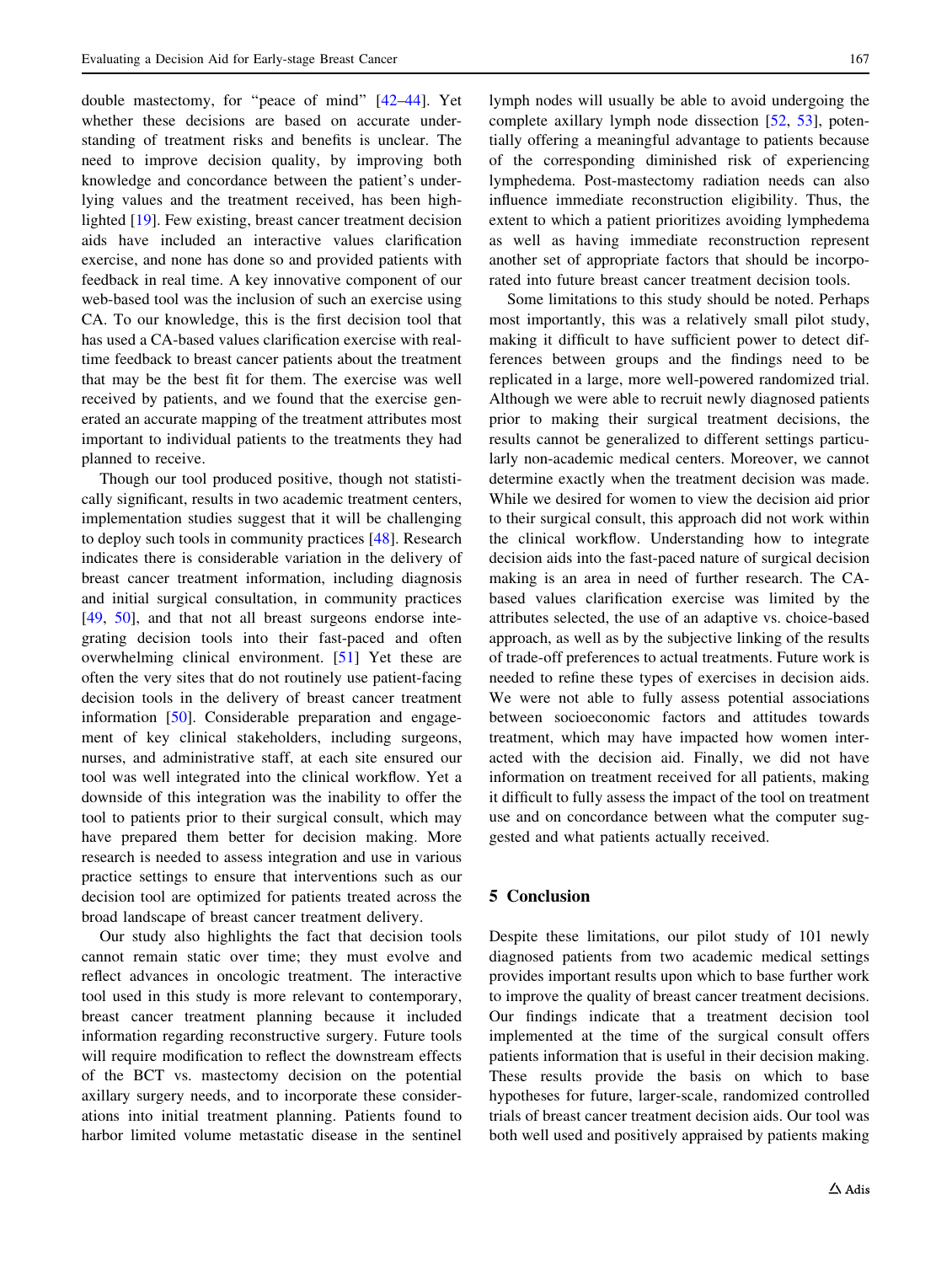<span id="page-7-0"></span>these decisions in two academic teaching practices. Further work to develop and evaluate decision tools across the continuum of breast cancer care, including systemic treatment and survivorship care planning, and across varied clinical practice settings is needed.

Acknowledgments Sarah T. Hawley, Jennifer J. Griggs, Lisa Newman, and Steven J. Katz conceptualized the study. These authors plus Mary Ann Kosir designed and implemented the study. Sarah T. Hawley conducted the data analysis. All authors assisted in interpreting the results. The complete first draft of the paper was written by Sarah T. Hawley, with assistance from Jennifer J. Griggs and Steven J. Katz. All authors commented on the complete first draft as well as subsequent drafts and revisions. All authors approved the final version. The authors acknowledge the assistance of Rebecca Morrison in editing and formatting versions of the manuscript. Sarah T. Hawley acts as guarantor for the manuscript.

#### Compliance with Ethical Standards

Funding This work was funded by Grant Number R21 CA129859 to the University of Michigan.

Conflict of interest Sarah T. Hawley, Jennifer J. Griggs, Lisa Newman, Mary Ann Kosir, and Steven J. Katz declare that they have no conflict of interest.

Ethical approval All procedures performed in the studies involving human participants were in accordance with the ethical standards of the institutional and/or national research committee and with the 1964 Helsinki declaration and its later amendments or comparable ethical standards.

## References

- 1. Veronesi U, Cascinelli N, Mariani L, Greco M, Saccozzi R, Luini A, Aguilar M, Marubini E. Twenty year follow up of a randomized study of breast-conserving surgery with radical mastectomy for early breast cancer. N Engl J Med. 2002;347(16): 1227–32.
- 2. EBCTCG. Effects of radiotherapy and of differences in the extent of surgery for early breast cancer on local recurrence and 15-year survival: an overview of the randomized trials. Lancet. 2005;366(9503):2087–106.
- 3. Morrow M. Rational local therapy for breast cancer. N Engl J Med. 2002;347(16):1270–1.
- 4. Fisher B, Anderson S, Bryant J, Margolese RG, Deutsch M, Fisher ER, Jeong JH, Wolmark N. Twenty-year follow-up of a randomized trial comparing total mastectomy, lumpectomy and lumpectomy plus irradiation for the treatment of invasive breast cancer. N Engl J Med. 2002;347(16):1233–41.
- 5. Clinical Practice Guidelines. Mastectomy or lumpectomy? The choice of operation for clinical stages I and II breast cancer. CMAJ. 1998;158(Suppl 3):S15–21.
- 6. Morrow M, Strom EA, Bassett LW, Dershaw DD, Fowble B, Giuliano A, Harris JR, O'Malley F, Schnitt SJ, Singletary SE, Winchester DP. Standard for breast conservation therapy in the management of invasive breast carcinoma. CA Cancer J Clin. 2002;52(5):277–300.
- 7. Opatt D, Morrow M, Hawley S, Schwartz K, Janz NK, Katz SJ. Conflicts in decision making for breast cancer surgery. Annals Surg Oncol 2007;14(9):3463–9.
- 8. Morrow M, Jagsi R, Alderman AK, Griggs JJ, Hawley ST, Hamilton AS, Graff JJ, Katz SJ. Surgeon recommendations and receipt of mastectomy for treatment of breast cancer. JAMA 2009;302(14):1551–6.
- 9. Molenaar S, Oort F, Sprangers M, Rutgers E, Luiten E, Mulder J, de Haes H. Predictors of patients' choices for breast-conserving therapy or mastectomy: a prospective study. Br J Cancer. 2004;90(11):2123–30.
- 10. Hawley ST, Griggs JJ, Hamilton AS, Graff JJ, Janz NK, Morrow M, Jagsi R, Salem B, Katz SJ. Decision involvement and receipt of mastectomy among racially and ethnically diverse breast cancer patients. J Natl Cancer Inst. 2009;101(19):1337–47.
- 11. Collins ED, Moore CP, Clay KF, Kearing SA, O'Connor AM, Llewellyn-Thomas HA, Barth RJ Jr, Sepucha KR. Can women with early-stage breast cancer make an informed decision for mastectomy? J Clin Oncol. 2009;27(4):519–25.
- 12. Tuttle TM, Abbott A, Arrington A, Rueth N. The increasing use of prophylactic mastectomy in the prevention of breast cancer. Curr Oncol Rep. 2010;12(1):16–21.
- 13. Kurian AW, Lichtensztajn DY, Keegan TH, Nelson DO, Clarke CA, Gomez SL. Use of and mortality after bilateral mastectomy compared with other surgical treatments for breast cancer in California, 1998–2011. JAMA. 2014;312(9):902–14.
- 14. Kummerow KL, Du L, Penson DF, Shyr Y, Hooks MA. Nationwide trends in mastectomy for early stage breast cancer. JAMA Surg. 2015;150(1):9–16.
- 15. Pesce CE, Liederbach E, Czechura T, Winchester DJ. Yao Km. Changing surgical trends in young patients with early stage breast cancer, 2003 to 2010: a report from the National Cancer Data Base. J Am Coll Surg. 2014;219(1):19–28.
- 16. Fagerlin A, Lakhani I, Lantz PM, Janz NK, Morrow M, Schwartz K, Deapen D, Salem B, Liu L, Katz SJ. An informed decision? Breast cancer patients and their knowledge about treatment. Patient Educ Couns. 2006;64(1–3):303–12.
- 17. Covelli AM, Baxter NN, Fitch MI, McCready DR, Wright FC. 'Taking control of cancer': understanding women's choice for mastectomy. Ann Surg Oncol. 2015;22(2):383–91.
- 18. Rosenberg SM, Partridge AH. Contralateral prophylactic mastectomy: an opportunity for shared decision making. JAMA Surg. 2014 (Epub ahead of print).
- 19. Sepucha KR, Belkora JK, Chang Y, Cosenza C, Levin CA, Moy B, Partridge A, Lee CN. Measuring decision quality: psychometric evaluation of a new instrument for breast cancer surgery. BMC Med Inform Decis Mak. 2012;12:51.
- 20. Hawley ST, Fagerlin A, Janz NK, Lantz PM, Katz SJ. Racial/ ethnic disparities in knowledge about risks and benefits of breast cancer treatment: does it matter where you go? Health Serv Res. 2008;43(4):1366–87.
- 21. Nold RJ, Beamer RL, Helmer SD, McBoyle MF. Factors influencing a woman's choice to undergo breast conserving surgery versus modified radical mastectomy. Am J Surg. 2000;180(6): 413–8.
- 22. O'Leary KA, Estabrooks CA, Olson K, Cumming C. Information acquisition for women facing surgical treatment for breast cancer: influencing factors and selected outcomes. Patient Educ Couns. 2007;69(1–3):5–19.
- 23. Janz NK, Wren PA, Copeland LA, Lowery JC, Goldfarb SL, Wilkins EG. Patient-physician concordance: preferences, perceptions, and factors influencing the breast cancer surgical decision. J Clin Oncol. 2004;22(15):3091–8.
- 24. O'Brien MA, Charles C, Whelan TJ, Ellis PM, Gafni A, Lovrics P. Women's perceptions of their involvement in treatment decision making for early stage breast cancer. Support Care Cancer. 2013;21(6):1717–23.
- 25. O'Brien MA, Ellis PM, Whelan TJ, Charles C, Gafni A, Lovrics P, Mukherjee SD, Hodgson N. Physician-related facilitators and